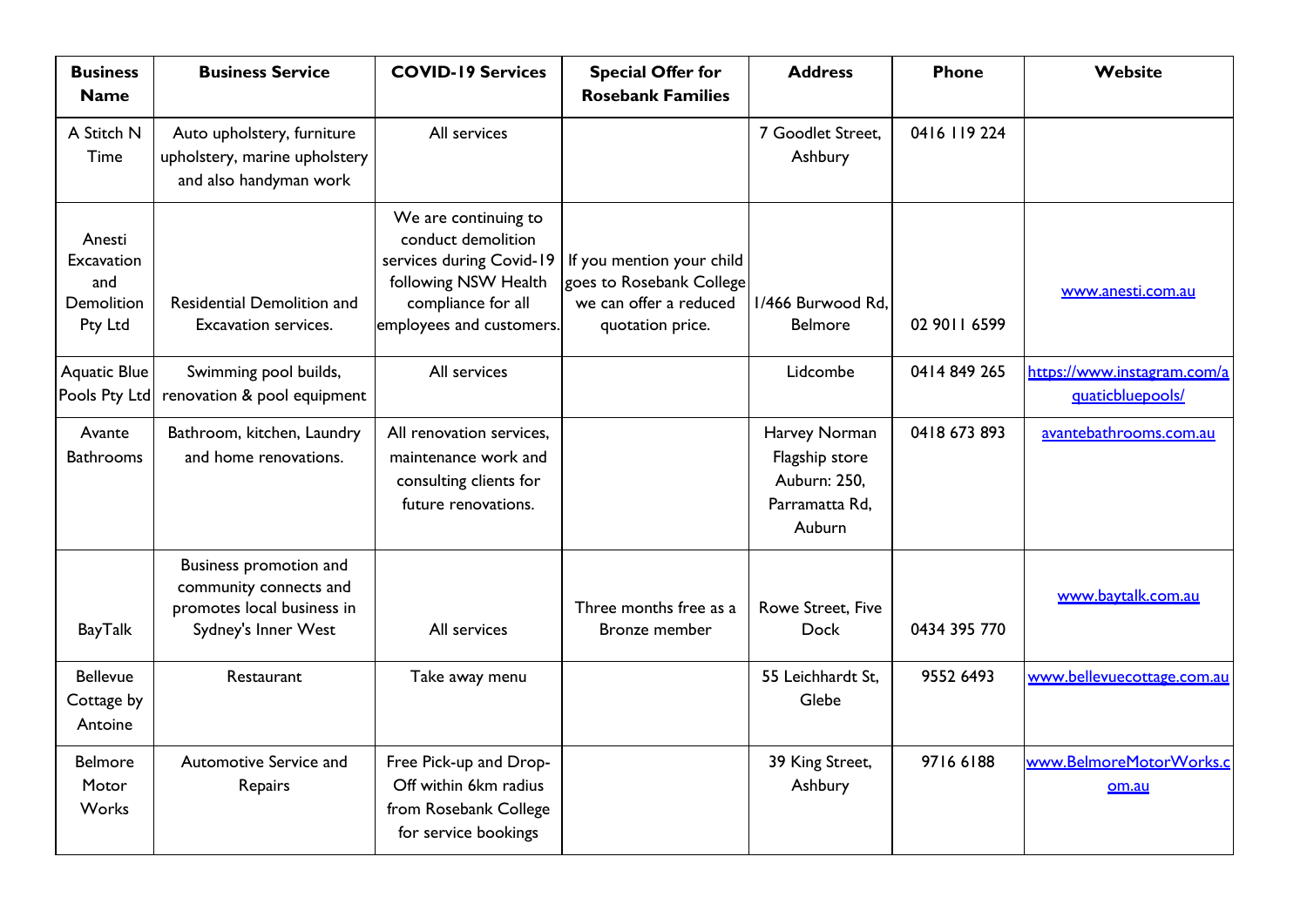| <b>Business</b><br><b>Name</b>             | <b>Business Service</b>                                                                                                                                      | <b>COVID-19 Services</b>                                                                                                     | <b>Special Offer for</b><br><b>Rosebank Families</b> | <b>Address</b>                                 | <b>Phone</b> | Website                            |
|--------------------------------------------|--------------------------------------------------------------------------------------------------------------------------------------------------------------|------------------------------------------------------------------------------------------------------------------------------|------------------------------------------------------|------------------------------------------------|--------------|------------------------------------|
|                                            |                                                                                                                                                              | Free Vehicle Disinfectant<br>Treatment with any<br>service booking                                                           |                                                      |                                                |              |                                    |
| <b>Bettinas</b><br>Designs                 | New kitchen or Kitchen<br>refurbish                                                                                                                          | On site measure &<br>remote design & quote                                                                                   |                                                      | Leichhardt                                     | 0400 729 011 |                                    |
| Big Bite on<br>Pitt                        | Hot breakfast, coffee and<br>sandwiches. Open for breakfast<br>and lunch Monday to Friday.                                                                   | All our food is take away<br>and we are taking phone<br>orders. Delivery available<br>conditions apply.                      |                                                      | 3/250 Pitt Street.<br>Sydney                   | 9283 4700    | Bigbiteonpitt.com.au               |
| <b>Shoes</b>                               | Billy Lou Kids Children's shoes from babies to<br>teens including school shoes                                                                               | Expertly fitted shoes in-<br>store or online                                                                                 | 10% off store wide until<br>May 30th 2020            | Shop 2, 137 Norton<br>Street, Leichhardt       | 9564 2212    | www.billylou.com.au                |
| Caffettiera<br>Kitchen and<br>Espresso Bar | Cafe, catering                                                                                                                                               | Takeaway food                                                                                                                |                                                      | 164 George's River<br>Road, Croydon<br>Park    | 9799 9996    | www.caffettiera.com.au             |
| Cleopatra<br><b>Beauty Clinic</b>          | All beauty services including<br>facials, waxing, manicures,<br>pedicures, eyelash tinting etc.<br>Products include Dermalogica,<br>priori and inika make up | During lockdown gift<br>vouchers are still available<br>and all product sales for<br>dermalogica, priori and<br>inika makeup | 15% discount on product<br>and services              | Shop 8 105-109<br>Longueville Rd,<br>Lane Cove | 0412142345   |                                    |
| Crown<br><b>Rubbish</b><br>Removal         | Small demolition works,<br>rubbish removal- schools,<br>backyard clean ups,                                                                                  | All services                                                                                                                 |                                                      | Mobile                                         | 0499 484 877 |                                    |
| <b>Cube Private</b><br>Wealth              | Financial advice                                                                                                                                             | All services                                                                                                                 |                                                      | Level 2, 150 Pacific<br>Hwy North Sydney       | 02 9966 4388 | www.cubeprivatewealth.com.<br>$au$ |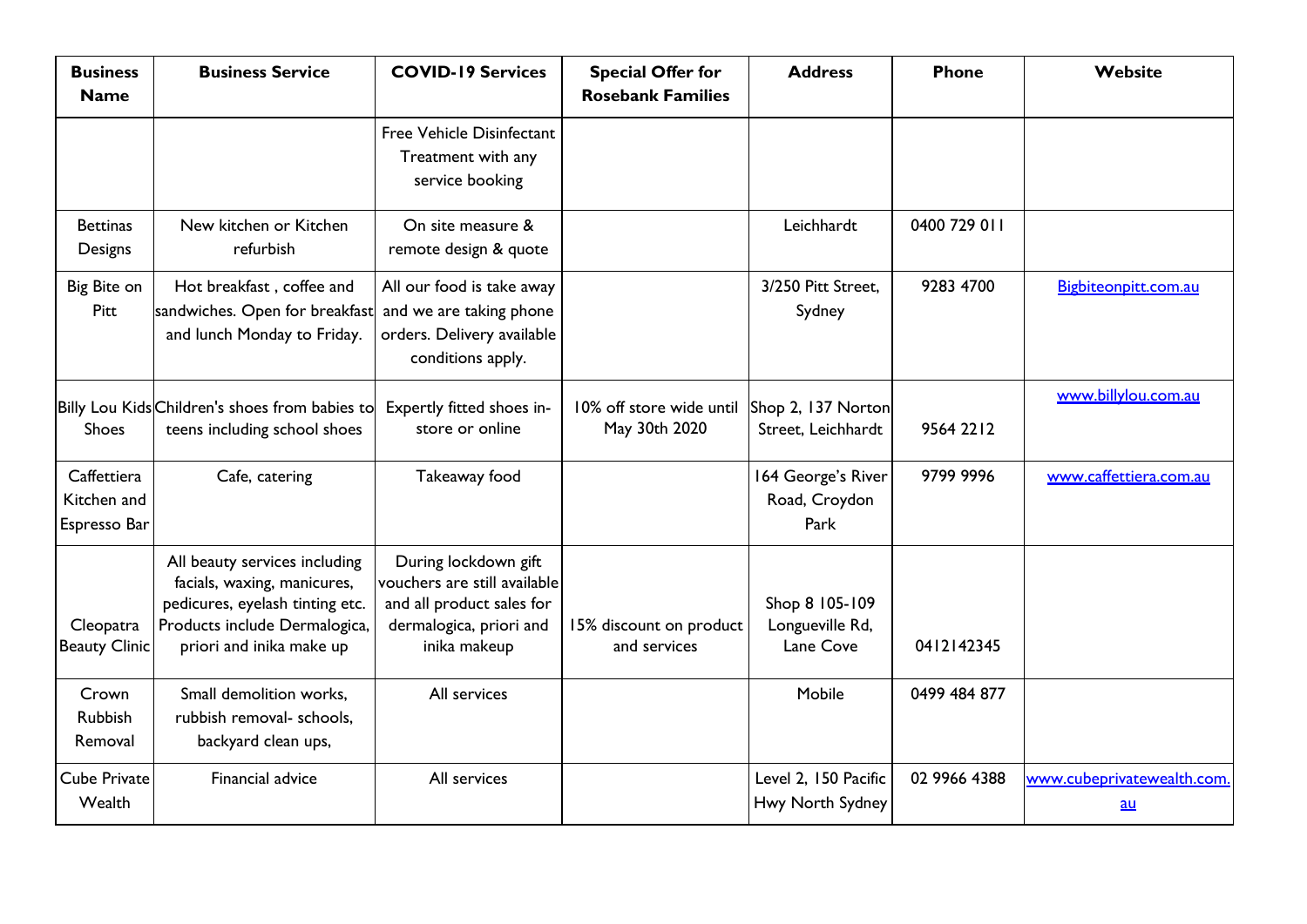| <b>Business</b><br><b>Name</b>                                             | <b>Business Service</b>                                                                                                           | <b>COVID-19 Services</b>                                                                                                                                                                       | <b>Special Offer for</b><br><b>Rosebank Families</b>                                                                                                                                              | <b>Address</b>                              | <b>Phone</b>                    | Website                                 |
|----------------------------------------------------------------------------|-----------------------------------------------------------------------------------------------------------------------------------|------------------------------------------------------------------------------------------------------------------------------------------------------------------------------------------------|---------------------------------------------------------------------------------------------------------------------------------------------------------------------------------------------------|---------------------------------------------|---------------------------------|-----------------------------------------|
| Designer<br><b>Staircases</b>                                              | Designing, installing and<br>building Staircases                                                                                  | All services                                                                                                                                                                                   |                                                                                                                                                                                                   | Across Sydney<br>(remote)                   | 02 87838340                     | www.designerstaircases.com<br><u>au</u> |
| <b>Directions</b><br>Travel -<br>Conference<br>and Incentive<br>Management | Travel, Conference and<br>Incentive                                                                                               | Virtual conferencing, and<br>expos, NSW family<br>holidays, luxury holiday<br>homes, corporate travel                                                                                          | Discount for Rosebank<br>families                                                                                                                                                                 | 56 Parramatta<br>Road, Forest Lodge         | 0418111101                      | https://dcim.com.au/                    |
| Emma de<br>Barry Tax<br>agent                                              | Tax agent                                                                                                                         | All services                                                                                                                                                                                   |                                                                                                                                                                                                   | 16 Spring St,<br>Concord                    | 0432 449 909                    |                                         |
| Enrizen One                                                                | We provide advise and<br>knowledge in our areas of<br>Finance, Accounting, Financial<br>Planning, General Insurance<br>and Legal. | All services with the focus<br>on assisting clients with<br>understanding the various<br>Assistance packages and<br>how they relate to their<br>personal situation now<br>and beyond COVID-19. | At No Cost to you<br><b>COVID -19 Mortgage</b><br><b>Action Plan</b> review and<br>Refinance Cash Back offer.<br>See this case study.                                                             | Level 11, 52 Phillip<br>St, Sydney          | 0424 406 351 or<br>1300 650 341 | https://enrizen.com.au/                 |
| Fereniki Pty<br>Ltd                                                        | Carpet, vinyl, carpet tiles                                                                                                       | All services                                                                                                                                                                                   |                                                                                                                                                                                                   |                                             | 0414 825 745                    |                                         |
| Fitzpatrick<br>Group                                                       | Accounting, Bookkeeping,<br>Business Advisor, Tax Agent,<br>Audit, Financial Planning                                             | All services                                                                                                                                                                                   | For all business clients<br>who engage us, 20% of<br>first year's fixed<br>accounting fee. For<br>individuals who use our<br>online Fastrac system for<br>tax returns, \$110.<br>Conditions apply | 7 Australian Ave,<br>Sydney Olympic<br>Park | 1300 780 191                    | www.fitzpatrickgroup.com.au             |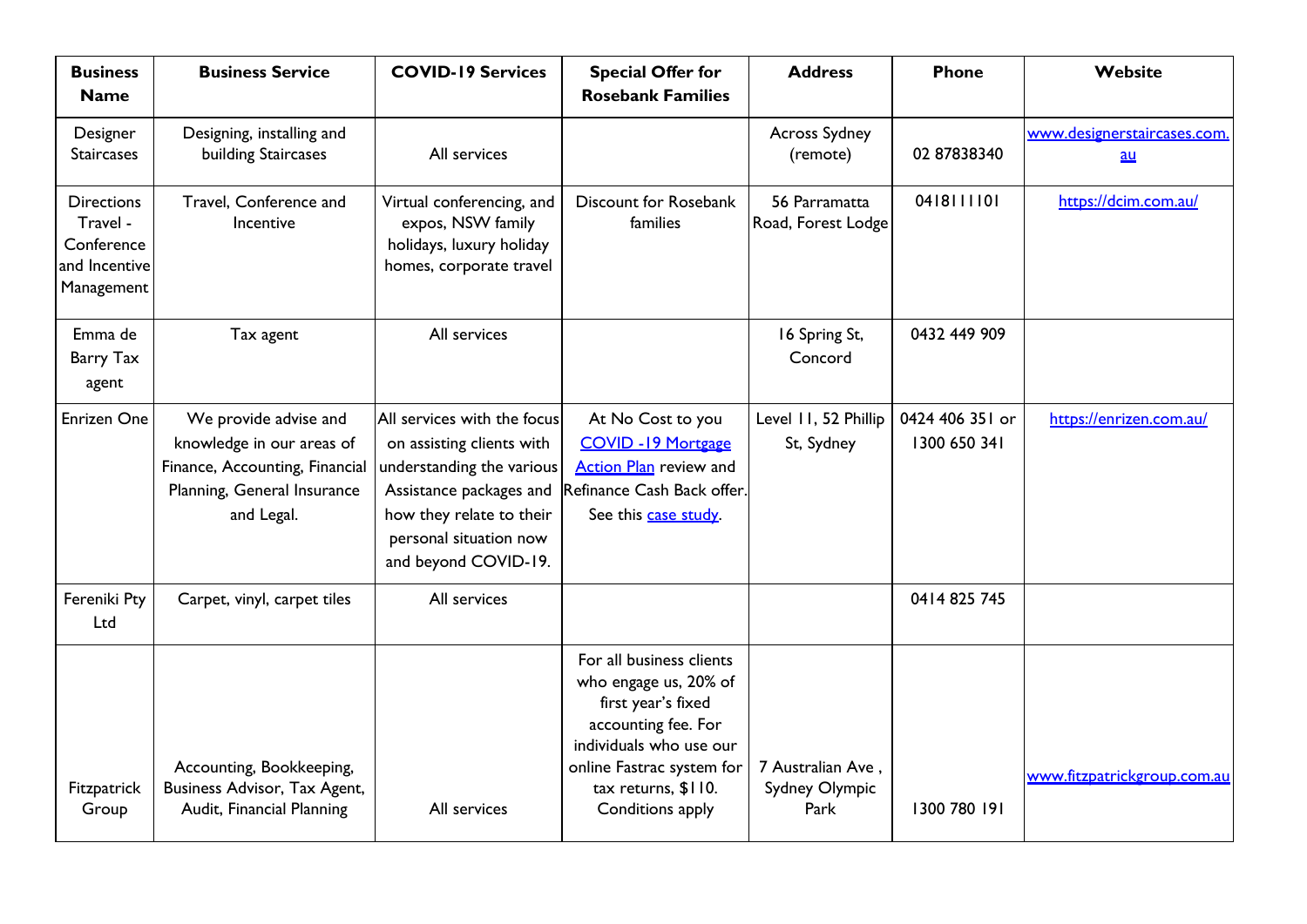| <b>Business</b><br><b>Name</b>             | <b>Business Service</b>                                                                                                        | <b>COVID-19 Services</b>                                                                                                                                                                                                                                                                      | <b>Special Offer for</b><br><b>Rosebank Families</b>                                                                                                                                                                                                                                                                          | <b>Address</b>                      | <b>Phone</b> | Website                                              |
|--------------------------------------------|--------------------------------------------------------------------------------------------------------------------------------|-----------------------------------------------------------------------------------------------------------------------------------------------------------------------------------------------------------------------------------------------------------------------------------------------|-------------------------------------------------------------------------------------------------------------------------------------------------------------------------------------------------------------------------------------------------------------------------------------------------------------------------------|-------------------------------------|--------------|------------------------------------------------------|
| Flowerchild<br>House of<br><b>Wellness</b> | Holistic health service utilising<br>Kinesiology/Counselling.                                                                  | Can offer online/distant<br>consultations to help ease challenge the world over, I<br>the stress of living in<br>isolation during this<br>pandemic. Useful for<br>emotional problems, sleep<br>issues and stress related<br>concerns for all ages.<br>Shorter appointments also<br>available. | Due to the current health<br>would like to offer my<br>clients the opportunity to<br>receive 4 sessions worth<br>of healing at a reduced<br>rate (these 4 sessions can<br>be used by any person in<br>one family before 31st<br>August 2020).<br>4 x sessions at 20%<br>reduction = $$132.00$ each<br>session when you buy 4. | Concord                             | 0408 881 755 | flowerchild-house-of-<br>wellness.ntpages.com.au/    |
| GM&C<br>Service                            | Home cleaning (move in &<br>out) and gardening                                                                                 | Deep cleaning                                                                                                                                                                                                                                                                                 |                                                                                                                                                                                                                                                                                                                               | 32/1 KingsBay<br>Avenue, Five Dock  | 0475 916 882 |                                                      |
| Hamper<br><b>Occasions</b>                 | Hampers for any and every<br>Occasion                                                                                          | All services                                                                                                                                                                                                                                                                                  |                                                                                                                                                                                                                                                                                                                               | East Ryde, Sydney,<br>Australia     | 0416 889 086 | https://hamperoccasions.com<br><u>au/</u>            |
|                                            | We help companies of all sizes<br>to manage and advise on all<br>HR Approach things people in the workplace.                   | All services                                                                                                                                                                                                                                                                                  |                                                                                                                                                                                                                                                                                                                               | Croydon                             | 0478095880   | www.hrapproach.com.au                                |
| Jellybean Jam<br>and<br>Partybands         | Live Entertainment                                                                                                             | None, unfortunately as we<br>are unable to perform live.                                                                                                                                                                                                                                      |                                                                                                                                                                                                                                                                                                                               | 331 Lyons Road,<br><b>Five Dock</b> | 0433 232 204 | www.jellybeanjam.com.au_and<br>www.partybands.com.au |
| Jr Burns<br>Plumbing                       | <b>Blocked toilets and Drains,</b><br>burst water main and pipe, hot<br>water heater repairs, roof<br>repair and installation, | Blocked toilets and<br>Drains, burst water main<br>and pipe, hot water heater<br>repairs, roof repair and                                                                                                                                                                                     |                                                                                                                                                                                                                                                                                                                               | 42 First Ave, Rodd<br>Point         | 0414 552 828 | https://jrburnsplumbing.com.a<br><u>u</u>            |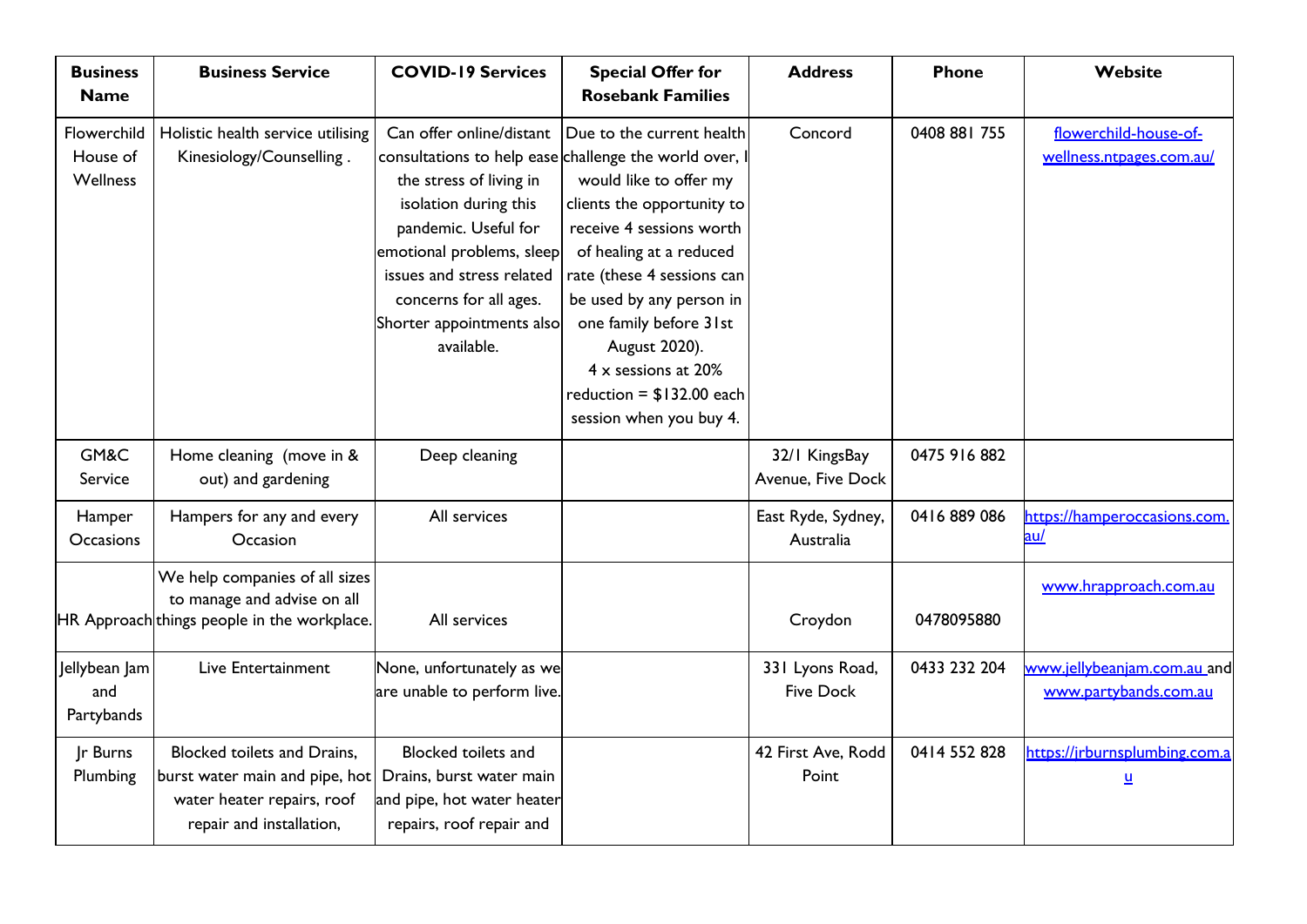| <b>Business</b><br><b>Name</b>            | <b>Business Service</b>                                                                                     | <b>COVID-19 Services</b>                                                                                                                                                  | <b>Special Offer for</b><br><b>Rosebank Families</b>                                                                 | <b>Address</b>                                                                            | <b>Phone</b> | Website                                               |
|-------------------------------------------|-------------------------------------------------------------------------------------------------------------|---------------------------------------------------------------------------------------------------------------------------------------------------------------------------|----------------------------------------------------------------------------------------------------------------------|-------------------------------------------------------------------------------------------|--------------|-------------------------------------------------------|
|                                           | residential and commercial<br>plumbing services 24 hour<br>emergency repairs cheap and<br>reliable!         | installation, residential and<br>commercial plumbing<br>services 24 hour<br>emergency repairs cheap<br>and reliable! Nothing has<br>changed due to COVID-<br> 9           |                                                                                                                      |                                                                                           |              |                                                       |
| <b>Kitchens</b>                           | Kenwood for Kitchen, bathroom and laundry<br>renovations                                                    | Full range of services<br>design consultation and<br>trades                                                                                                               | Discount 30% on cabinets                                                                                             | 5/60 Great North<br>Rd, Five Dock                                                         | 02 9712 2488 | www.kenwoodkitchens.com.a<br>$\underline{\mathsf{u}}$ |
| Leadership<br>Counts                      | Business Coaching - I help<br>entrepreneurs to gain Traction<br>in their businesses.                        | We're helping<br>entrepreneurs to stabilise<br>their businesses and<br>create a Culture Plan on<br>well-being and effective<br>management of their<br>remote (WFH) teams. | We're offering business<br>owners a Free 90-Minute<br>Meeting (consultation).<br>Contact us for more<br>information. | Suite 32 Jones Bay<br><b>Wharf</b> , 26-32<br>Pirrama Road,<br><b>Pyrmont NSW</b><br>2009 | 0488 335589  | http://leadershipcounts.com.a<br><u>u</u>             |
| Liberty<br>Hairdressing<br>Leichhardt     | We are a hairdressing salon.<br>Specialists in hair treatments/<br>cutting/ coloring/and home hair<br>care. | All services                                                                                                                                                              |                                                                                                                      | Shop 11, Leichhardt<br>Market Place                                                       | 9564 2467    |                                                       |
| Lindsey Black<br>Fitness and<br>Wellbeing | Outdoor Group Fitness, PT<br>and online Zoom                                                                | All services                                                                                                                                                              | 7 days FREE TRIAL or<br>10% discount on 4 week<br>membership(paid up<br>front)                                       | 5/17a Walton<br>Crescent<br>Abbotsford                                                    | 0405714859   | https://www.lindseyblackfitne<br>ssandwellbeing.com/  |
| Loanmarket                                | Home loans                                                                                                  | All services                                                                                                                                                              |                                                                                                                      | Suite 101/43 Majors<br>Bay Rd, Concord                                                    | 0427 628 079 |                                                       |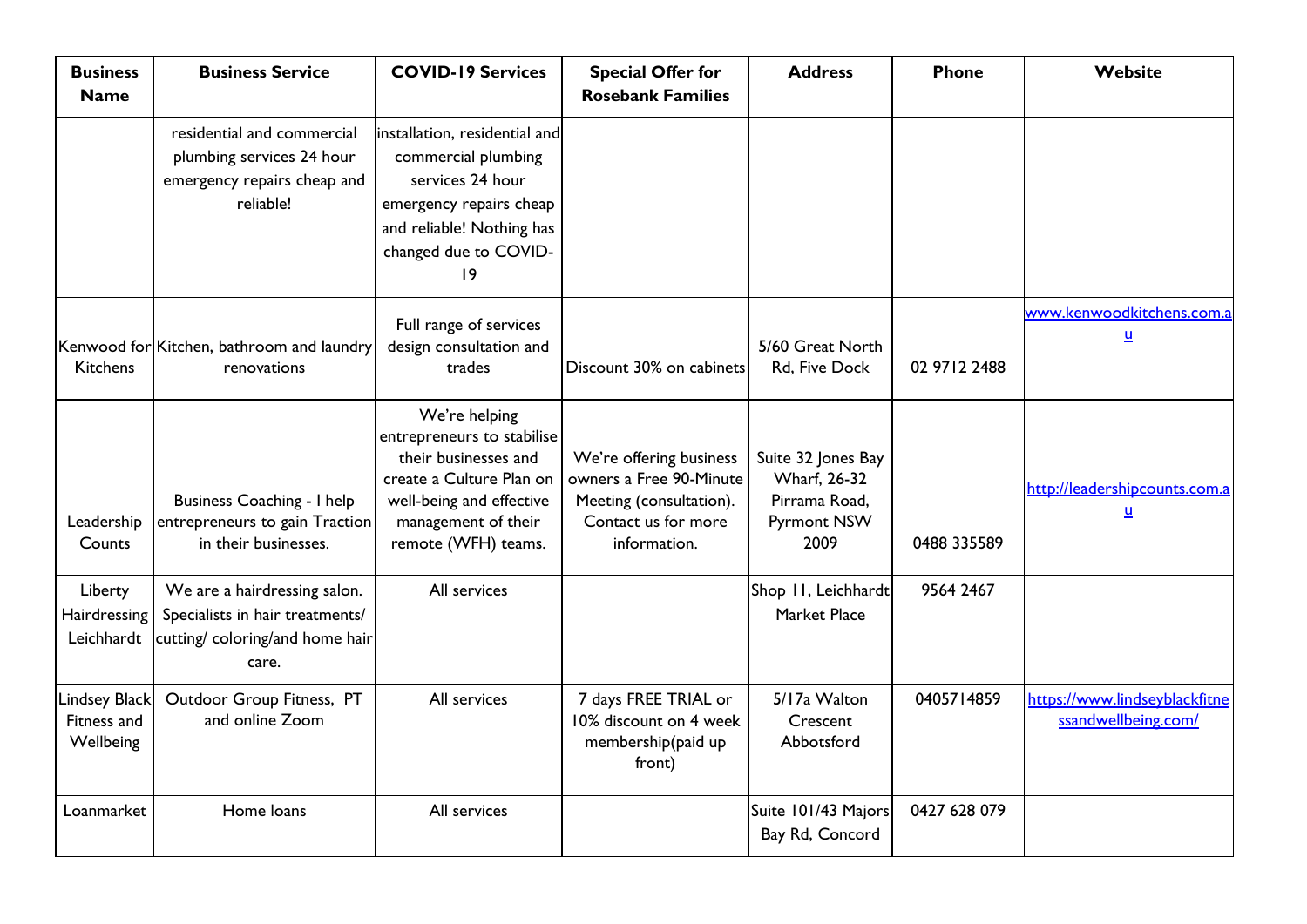| <b>Business</b><br><b>Name</b>          | <b>Business Service</b>                                                                                                                                                             | <b>COVID-19 Services</b>                                                                                                                             | <b>Special Offer for</b><br><b>Rosebank Families</b>                                                                                                                               | <b>Address</b>                         | <b>Phone</b>                    | Website                                        |
|-----------------------------------------|-------------------------------------------------------------------------------------------------------------------------------------------------------------------------------------|------------------------------------------------------------------------------------------------------------------------------------------------------|------------------------------------------------------------------------------------------------------------------------------------------------------------------------------------|----------------------------------------|---------------------------------|------------------------------------------------|
| Maaitphoto                              | <b>Professional Commercial</b><br>Photography and Teaching in<br>Photography                                                                                                        | Commercial photography<br>and online workshops /<br>tutoring in photography<br>subjects.                                                             |                                                                                                                                                                                    | 1/42 The Strand,<br>Croydon            | 0431 044 075                    | www.maaitphoto.com.au                          |
| Maxit Auto<br>Trim                      | Upholster cars, boats etc                                                                                                                                                           | All services                                                                                                                                         |                                                                                                                                                                                    | Birriwa Avenue.<br><b>Belfield</b>     | 0412 220 081                    | <b>Maxit Auto Trim</b>                         |
| Moretti<br>Ristorante                   | We are an authentic Italian<br>Restaurant that serves<br>delicious Roman style pizzas<br>and authentic Italian cuisine.                                                             | During COVID-19 we are<br>offering contactless pickup<br>or delivery to your home.                                                                   |                                                                                                                                                                                    | 99 Norton Street.<br>Leichhardt        | 9568 1354                       | moretti.com.au                                 |
| Mortgage<br>Choice -<br>Todd<br>Coleman | Advice on finance and lending<br>for home owners, property<br>investors, and business<br>owners, including mortgages,<br>business equipment leasing,<br>and other related services. | All services                                                                                                                                         | As part of our community   PO Box 90, Rozelle<br>focus we can donate a<br>minimum of \$100 for any<br>home loans settled with<br>my business to a<br>community focused<br>charity. |                                        | 0426 297 151                    | MortgageChoice.com.au/todd<br>coleman          |
| On Track<br><b>Driving</b><br>School    | <b>Driving Lessons</b>                                                                                                                                                              | All services. Hand sanitiser<br>is provided to all students<br>before each lesson.<br>Vehicle is wiped down<br>using sanitiser after each<br>lesson. | All Rosebank students<br>receive 10% discount.<br>\$54.00 for a 1hr Driving<br>Lesson and \$95.00 for 2<br>hours.                                                                  | 8/36-38 Harris Rd,<br><b>Five Dock</b> | 0412 470 917                    | www.ontrackdrivingschool.co<br>$\underline{m}$ |
| Our Festive<br>Puds                     | Bespoke Christmas cakes and<br>puddings                                                                                                                                             | Sourdough starter ready<br>to bake with for \$10. And<br>our regular products,<br>perfect for Christmas in                                           |                                                                                                                                                                                    | 21 Greenhills St.<br>Croydon           | 0418 412 779 or<br>0433 729 076 | www.ourfestivepuds.com au                      |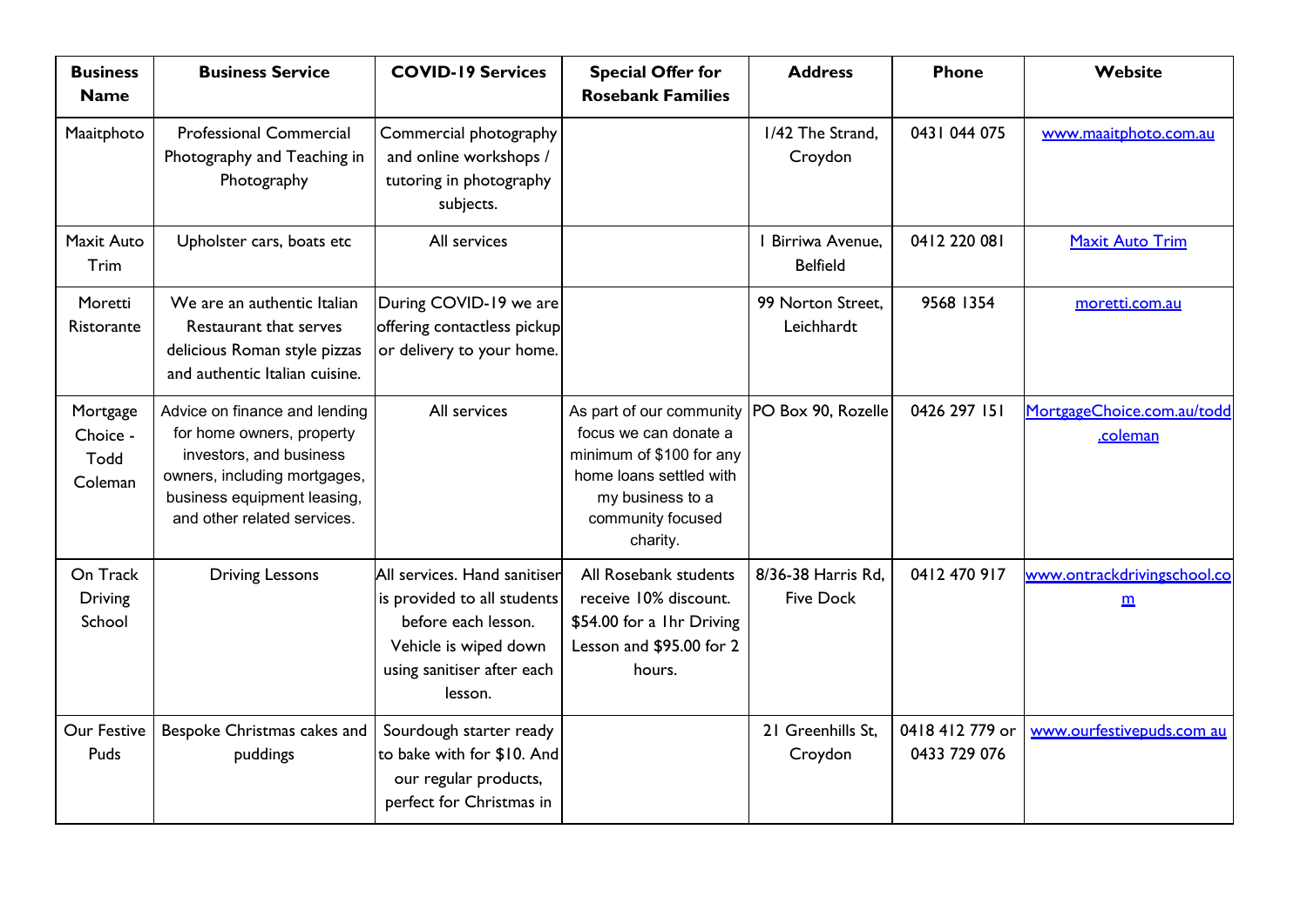| <b>Business</b><br><b>Name</b>                              | <b>Business Service</b>                                                                                                                                                                                                      | <b>COVID-19 Services</b>                                                                     | <b>Special Offer for</b><br><b>Rosebank Families</b> | <b>Address</b>                                | <b>Phone</b> | Website                                                |
|-------------------------------------------------------------|------------------------------------------------------------------------------------------------------------------------------------------------------------------------------------------------------------------------------|----------------------------------------------------------------------------------------------|------------------------------------------------------|-----------------------------------------------|--------------|--------------------------------------------------------|
|                                                             |                                                                                                                                                                                                                              | July, or cold weather<br>treats.                                                             |                                                      |                                               |              |                                                        |
| Pamper Time<br><b>Beauty Salon</b>                          | All beauty services specialising<br>in skincare and remedial<br>massage                                                                                                                                                      | Currently all salons are<br>closed and hoping to<br>reopen during phase 2<br>around June 1st | 15% off all waxing and<br>facials                    | 2/116 Percival Rd,<br>Stanmore                | 0403886486   | www.pamper-time.com.au                                 |
| <b>Pedders</b><br>Suspension &<br><b>Brakes</b><br>(Mascot) | Brake, steering and suspension Normal (essential) service.<br>specialist diagnostics, repair<br>and parts supply. 4WD<br>suspension and commercial<br>ute/van load carrying & GVM<br>upgrades. Lowering and<br>handling kits | All motor vehicle repairs<br>and maintenance.                                                | 15% off all Pedders<br>branded parts                 | Unit 1/20 Ricketty<br>St, Mascot              | 9700 7799    | https://www.pedders.com.au/<br>store/au/sydney/mascot/ |
| Project 63                                                  | Bicycle repairs and servicing                                                                                                                                                                                                | All services                                                                                 | Free pick-up and delivery                            | Croydon Park                                  | 0412362909   |                                                        |
| Pure and<br>Natural<br>Health Pty<br>Ltd                    | Naturopathy, Nutrition,<br>Homoeopathy, Remedial<br>massage, Lymphatic drainage,<br>Reflexology, Supplements,<br><b>Herbs</b>                                                                                                | All services, home delivery<br>options, Zoom consult<br>options                              | Discount on first visit                              | 24 Clarke Street.<br>Earlwood                 | 0418285285   |                                                        |
| Raine and<br>Horne<br>Strathfield                           | Real Estate Property<br>Management/Sales                                                                                                                                                                                     | All services                                                                                 |                                                      | I/15 Parnell Street.<br>Strathfield           | 9764 4777    | https://www.raineandhorne.c<br>om.au/strathfield       |
| <b>RDC</b><br>Accountants<br>Pty Ltd                        | Business accounting and<br>personal taxation services                                                                                                                                                                        | All services plus phone<br>appointments                                                      |                                                      | Level 1, 205<br>Victoria Road,<br>Gladesville | 98164111     | www.rdcaccountants.com.au                              |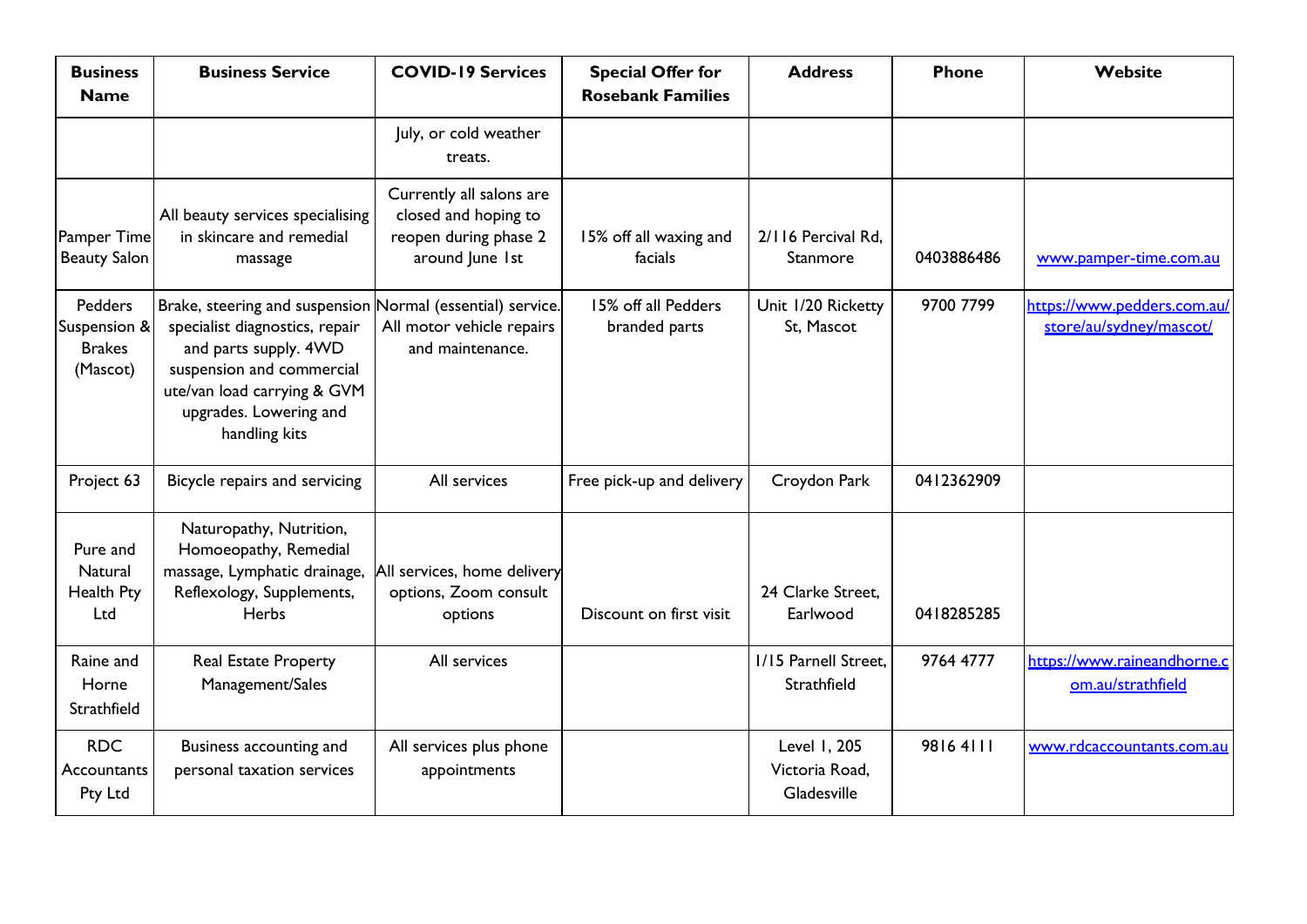| <b>Business</b><br><b>Name</b>        | <b>Business Service</b>                                                                                                                         | <b>COVID-19 Services</b>                                              | <b>Special Offer for</b><br><b>Rosebank Families</b>    | <b>Address</b>                                          | <b>Phone</b> | Website                                     |
|---------------------------------------|-------------------------------------------------------------------------------------------------------------------------------------------------|-----------------------------------------------------------------------|---------------------------------------------------------|---------------------------------------------------------|--------------|---------------------------------------------|
| Rebalance<br>Your Centre<br>of Health | Myotherapy and Remedial<br>Therapies specialising in the<br>treatment of Chronic Pain and<br>Injury                                             | All services                                                          |                                                         | Shop 15 Level I<br>105-109 Longueville<br>Rd, Lane Cove | 0400 600 035 | www.rebalance.com.au                        |
| Rent<br>Property                      | Property Management for<br>residential and small<br>commercial property                                                                         | All services                                                          |                                                         | 14 Church Street,<br>Ryde                               | 9809 0025    | rentpm.com.au                               |
| Royal<br>Paradise<br>Biryani          | Indian Restaurant                                                                                                                               | Takeaway                                                              |                                                         | 14 George Street<br>North, Strathfield                  | 9763 5282    | royalparadisebiryani.com.au                 |
| Sektor                                | Point of Sale Hardware, Rugged<br>Mobile Computing,<br>Networking, Security Products,<br>Healthcare Technology,<br><b>Ergonomic Products</b>    | Healthcare Technology,<br>Networking and<br><b>Ergonomic Products</b> |                                                         | 2 Unwin Street.<br>Rosehill                             | 0299 471 555 | www.sektor.com.au                           |
| Studio 3DQ                            | Architectural services<br>specialising in residential<br>architecture. New dwellings<br>and alterations and additions to<br>existing dwellings. | All services                                                          |                                                         | <b>Concord West</b>                                     | 0409 989 669 | <b>Website in progress</b>                  |
| Studio M<br>Architecture              | <b>Architectural Services</b>                                                                                                                   | All services                                                          |                                                         | 100 Harris Street.<br>Pyrmont                           | 0412 070 150 | https://www.studiomarchitect<br>ure.com.au/ |
| Studio Well<br><b>Being</b>           | Clinical Hypnotherapy,<br>Psychotherapy and NLP                                                                                                 | Zoom sessions                                                         | 20% off initial consult                                 | <b>Concord West</b>                                     | 0425344306   | www.studiowellbeing.com.au                  |
| <b>Sweet Melts</b><br>27              | Sweets Melt 27 offers a variety<br>of dessert cups as well as                                                                                   | All services                                                          | All desserts are \$40 per<br>dozen. I currently have an | Strathfield                                             | 0405505587   |                                             |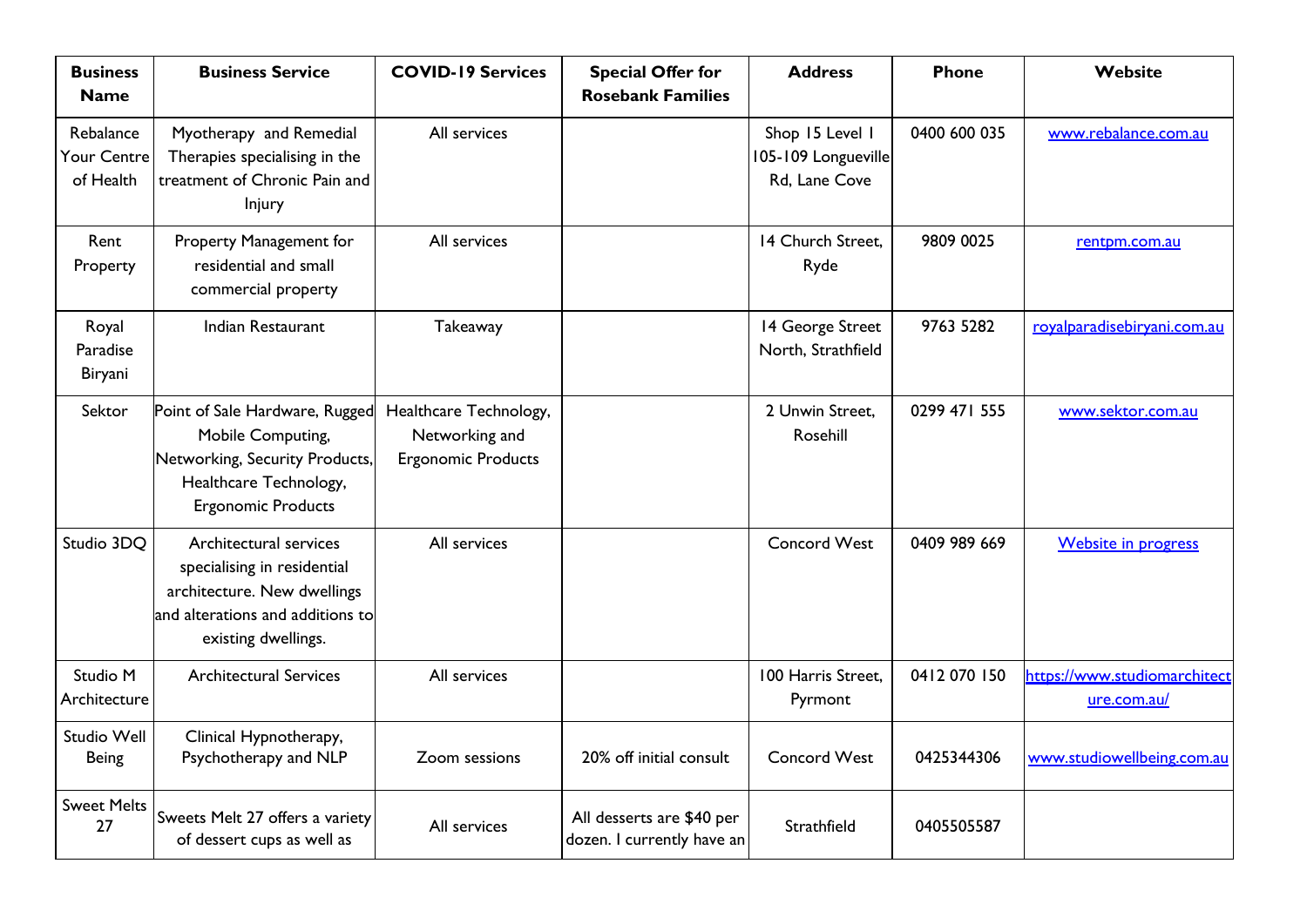| <b>Business</b><br><b>Name</b>                                             | <b>Business Service</b>                                                                                                                                                                          | <b>COVID-19 Services</b>                                       | <b>Special Offer for</b><br><b>Rosebank Families</b>                                                                    | <b>Address</b>                                | <b>Phone</b> | Website              |
|----------------------------------------------------------------------------|--------------------------------------------------------------------------------------------------------------------------------------------------------------------------------------------------|----------------------------------------------------------------|-------------------------------------------------------------------------------------------------------------------------|-----------------------------------------------|--------------|----------------------|
|                                                                            | grazing tables, chocolate<br>grazing boxes and<br>bombonieres.                                                                                                                                   |                                                                | amazing promotion on all<br>desserts. You buy 3 or<br>more dozen desserts of<br>your choice for only \$35<br>per dozen. |                                               |              |                      |
| Switch Media                                                               | Professional online video<br>streaming and management<br>services for businesses                                                                                                                 | All services                                                   |                                                                                                                         | 121/26-32 Pirrama<br>Rd, Pyrmont              | 8096 8277    | https://switch.tv    |
| Sydney<br>Woodfire<br>Ovens /<br>Platinum<br>Commercial<br><b>Kitchens</b> | Woodfire Ovens &<br>Restaurant/Catering Equipment                                                                                                                                                | All services/products                                          |                                                                                                                         | <b>10 Wetherill Street</b><br>South, Lidcombe | 9748 8678    | www.pck.net.au       |
| The Luxe Co.                                                               | Graphic design, brand<br>development, strategy and<br>design and business coaching<br>support                                                                                                    | Strategic business<br>planning, rebranding and<br>brand launch |                                                                                                                         |                                               | 0416 211 887 | www.theluxeco.com.au |
| The Old<br><b>Stable</b>                                                   | Accommodation                                                                                                                                                                                    | Accommodation                                                  |                                                                                                                         | 183 Annandale<br>Street, Annandale            | 0402 355 838 | On AirBNB site       |
| Tilocca<br>Projects                                                        | <b>Building and Construction</b><br>services specialising in<br>Residential, Commercial,<br>Education, Retail, Industrial,<br>Government, Health and<br>Science and Strata Management<br>sectors | <b>Building and Construction</b><br>services                   |                                                                                                                         | <b>PO Box 124,</b><br><b>Belfield</b>         | 0419 983 260 | www.tilocca.com.au   |